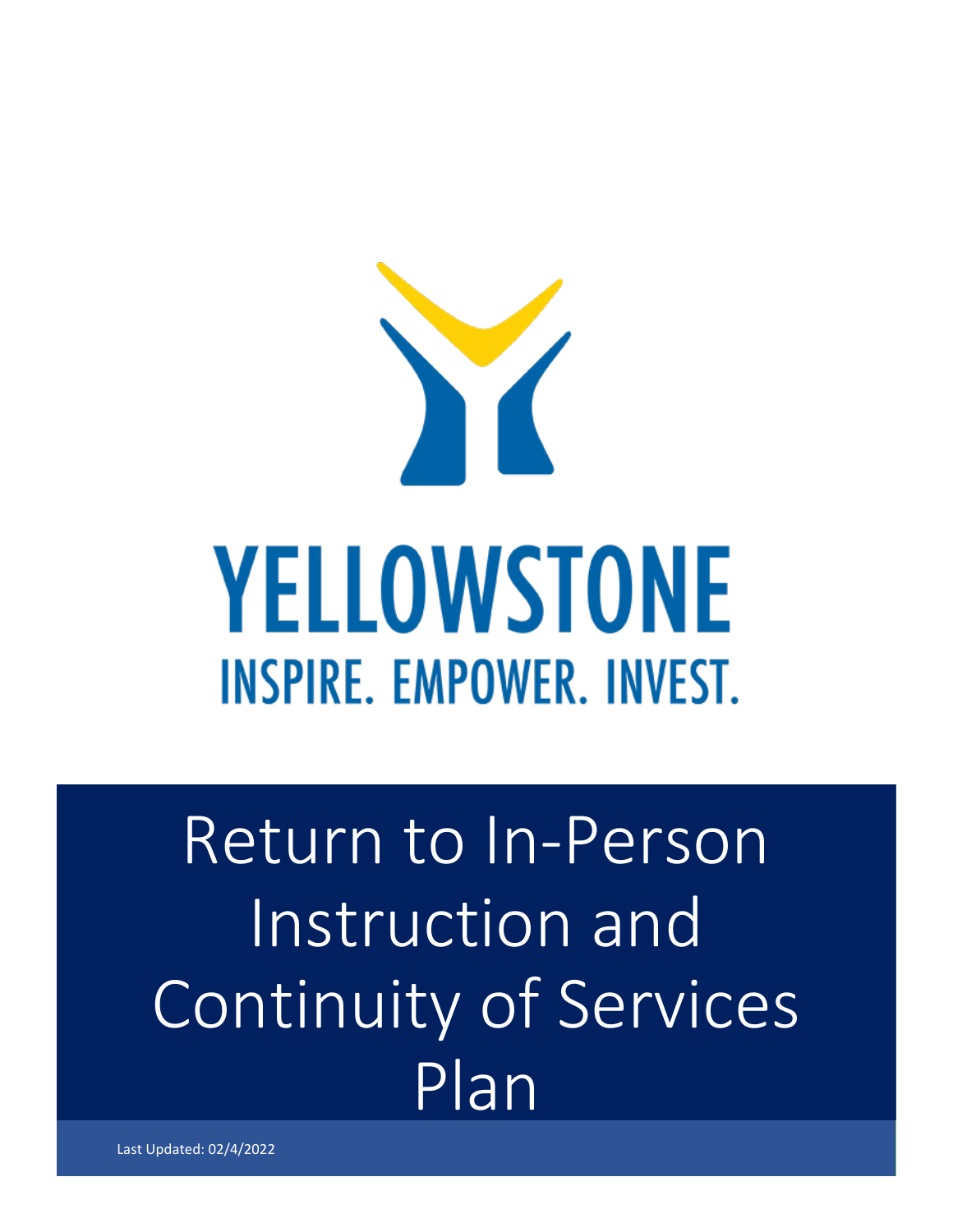*PLEASE NOTE: The details in this document are subject to change as directives are provided by governing authorities and/or health officials, or as environmental conditions change.*

## **Introduction**

As we continue to manage the ongoing COVID-19 Pandemic, Yellowstone Schools is committed to our student's safety and academic success, as well as the safety of our faculty and staff. We have monitored trends in Harris County and tracked local, state, and federal guidelines and ordinances. Like the 2020-21 school year, we will continue to comply with all state and local government orders. We have created this document to give an overview of our ongoing response to COVID-19 on our campus.

## Reopening Timeline

Our first day of school is August 23, 2021. At this time, we will not be offering remote instruction and all classes will take place in-person and on campus. We know that the best way for your child to learn is to be on campus every day and engage with their teachers and fellow classmates. We have relaunched our bus service and are doing everything we can to support your child's return to school. To ensure a safe environment and help your child grow, where possible, we have made our class sizes smaller this year. Our school day program has also been designed to provide more educational support, tutoring, and intervention to help your child catch up and get ahead after the last 18 months of disruption. We will still offer free COVID testing for any student who has been exposed to someone with COVID or who is displaying symptoms. As you will read in this document, we have updated our protocols around our testing and quarantine process. We will continue to communicate updates and potential exposures and/or positive cases as needed.

# General Overview

### **Vaccination**

The **best way** to stop the spread of COVID-19 and to end this crisis is for you, and anyone in your household who is eligible, to be vaccinated. Over 97% of reported COVID-19 hospital cases in our country right now are happening to those who are unvaccinated. Vaccination will help prevent you from getting COVID, and if you still do get COVID, it will significantly reduce your symptoms and the chances of severe complications from the disease.

### **Face Masks**

Until further notice, mask wearing is required for all individuals at all times when on the Yellowstone campus. Masks are not required when you are eating/drinking or when you are outside. Masks are also required in order to use our transportation services.

### **On-Campus Protocols**

We are continuing to encourage social distancing, frequent handwashing, and daily sanitization on campus. We will also be closely monitoring activities where larger groups of students may gather together in the hallway, cafeteria, or other spaces. We will no longer require temperature checks or the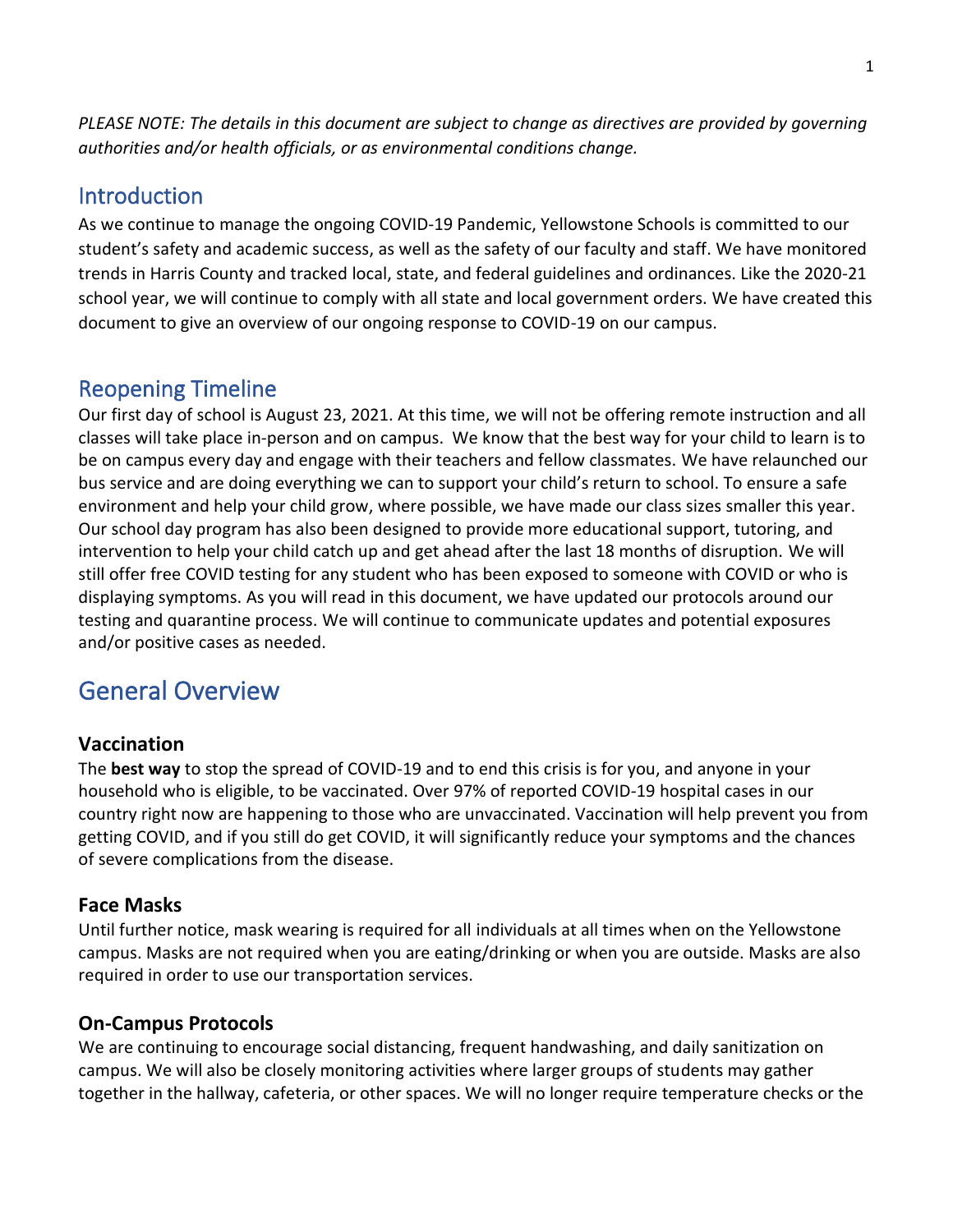daily health screening before entering the building. As a point of reference, last year our temperature checks only yielded one case where a student may have ended up with a positive COVID test. We know that the best way to prevent the spread of this virus is for staff to monitor their health every day and for parents to monitor the health of their students on a daily basis. If a staff member or a child is exhibiting any COVID-19 like symptoms (see below), they should stay home and plan to take a COVID-19 test, as outlined further in this document. If at any time you are unsure or have any questions about coming to school, please contact our nurse so that we can provide further guidance.

## COVID-19 Symptoms

According to the Texas Department of State Health Services, the Texas Education Agency Guidebook for Public Health Operations, and CDC, any of the following symptoms indicate a **possible COVID-19 infection**:

- Feeling feverish or a measured temperature greater 100.0 degrees Fahrenheit
- Loss of taste or smell
- Cough
- Difficulty breathing or Shortness of breath
- Fatigue
- Headache
- Chills
- Sore throat
- Congestion or runny nose
- Shaking or exaggerated shivering
- Significant muscle pain or ache
- Diarrhea
- Nausea or vomiting

At any time during the school day, a staff member who is exhibiting these symptoms can request a COVID-19 test from the school nurse. Similarly, with parent permission, a student can also be administered this test if they are exhibiting these symptoms.

If there is an occurrence of possible exposure or a student/staff member begins exhibiting these symptoms after school hours, we can arrange for the nurse to be available before the school day begins to administer a test prior to the student/staff member entering the building.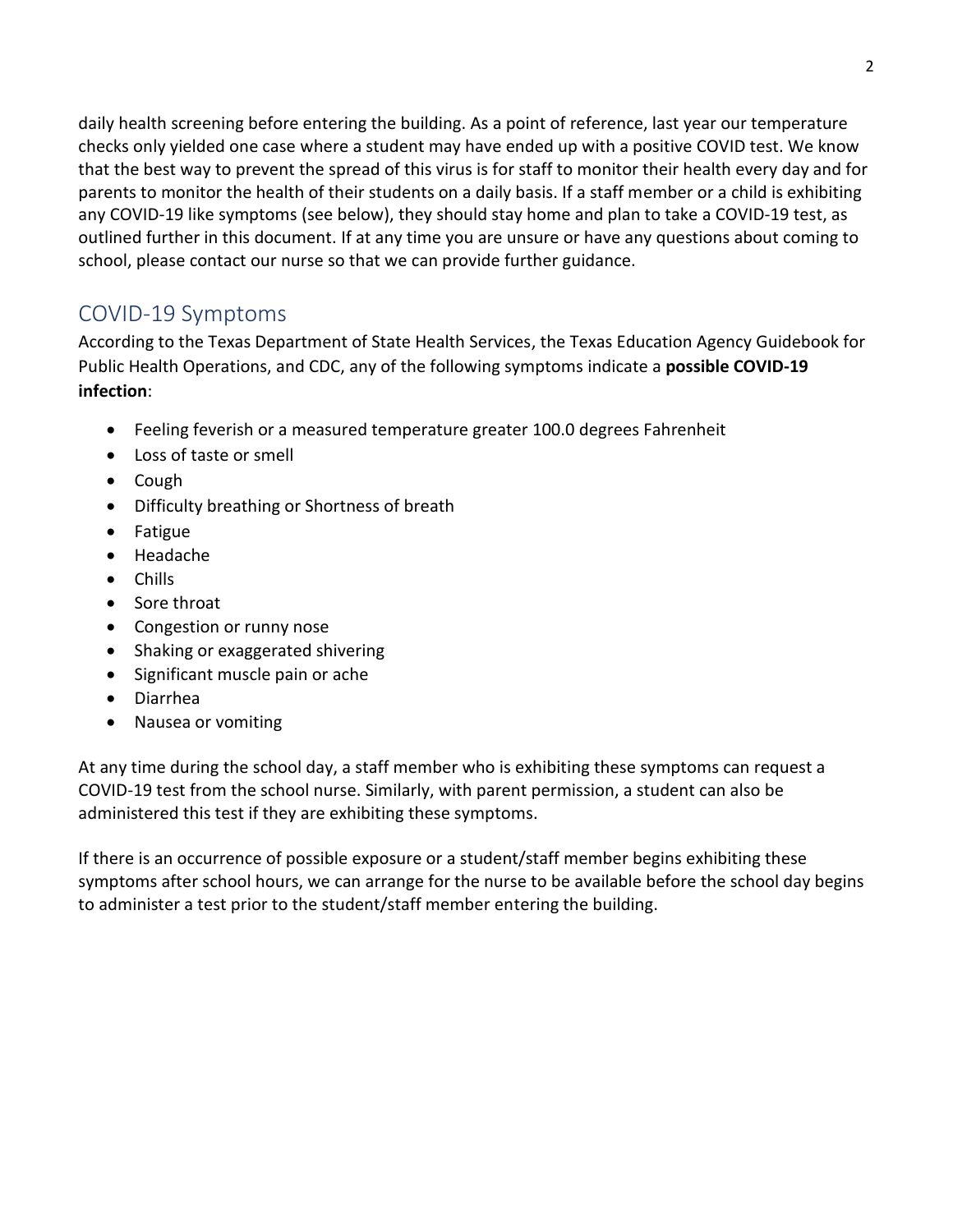# Staff and Student Safety Protocols

### Protocols for Testing, Isolation, and Returning to Campus

#### Close Contact Definition

"Close Contact" is defined by the CDC as being within six feet of an infected individual for a cumulative duration of 15 minutes or more within a 24-hour period. As indicated below, and updated by the CDC, close contact does not include a person who is fully vaccinated; a person who was previously diagnosed with COVID-19 in the last three months; or a student who was within three to six feet of an infected student in a K-12 indoor classroom setting if both the infected student and the exposed student(s) correctly and consistently wore well-fitting masks the entire time.

#### Close Contact Procedures for Vaccinated Staff and Students

As outlined by the Texas Education Agency on August 5, 2021, "close contact determinations are generally based on guidance outlined by the CDC, which notes that **individuals who are vaccinated are not considered close contacts** (emphasis added)." For Yellowstone, this means that if a staff member or student is vaccinated and are in close contact with an individual who has tested positive for COVID-19, they can continue to come to campus and do not need to test or be quarantined. At any point if they begin to develop symptoms, they may request a COVID test from the school nurse and then follow the protocol outlined below.

#### Close Contact Procedures for Unvaccinated Staff and Students

The CDC provides guidance that if an unvaccinated person is exposed to an infected individual, it is recommended they follow a five-day period of quarantine. A person may return to campus on the sixth day if they have been fever-free for 24 hours without the assistance of fever-reducing medication and their symptoms are resolving/diminished. If a person still has a fever or symptoms, they should continue to quarantine up to ten days until they no longer have a fever and their symptoms have resolved/diminished.

While we cannot require a staff or student to quarantine after potential exposure, we strongly encourage the person to follow CDC guidelines, or at a minimum, continue to monitor symptoms, wear a mask, and get a COVID-19 test on day five after exposure. Given this guidance from the state, that is why we require mask wearing at all times on campus, regardless of an individual's vaccination status.

When Yellowstone is made aware of a close contact situation occurring on campus (either student to student, staff to student, or student to staff), we will still notify the impacted individuals directly so that they can then make the appropriate decision for returning to campus. This notification will adhere to all privacy requirements for the infected individual.

#### COVID-19 Positive Occurrences for Employees

In the event that an employee is exhibiting symptoms and tests positive for COVID-19, he/she must do the following: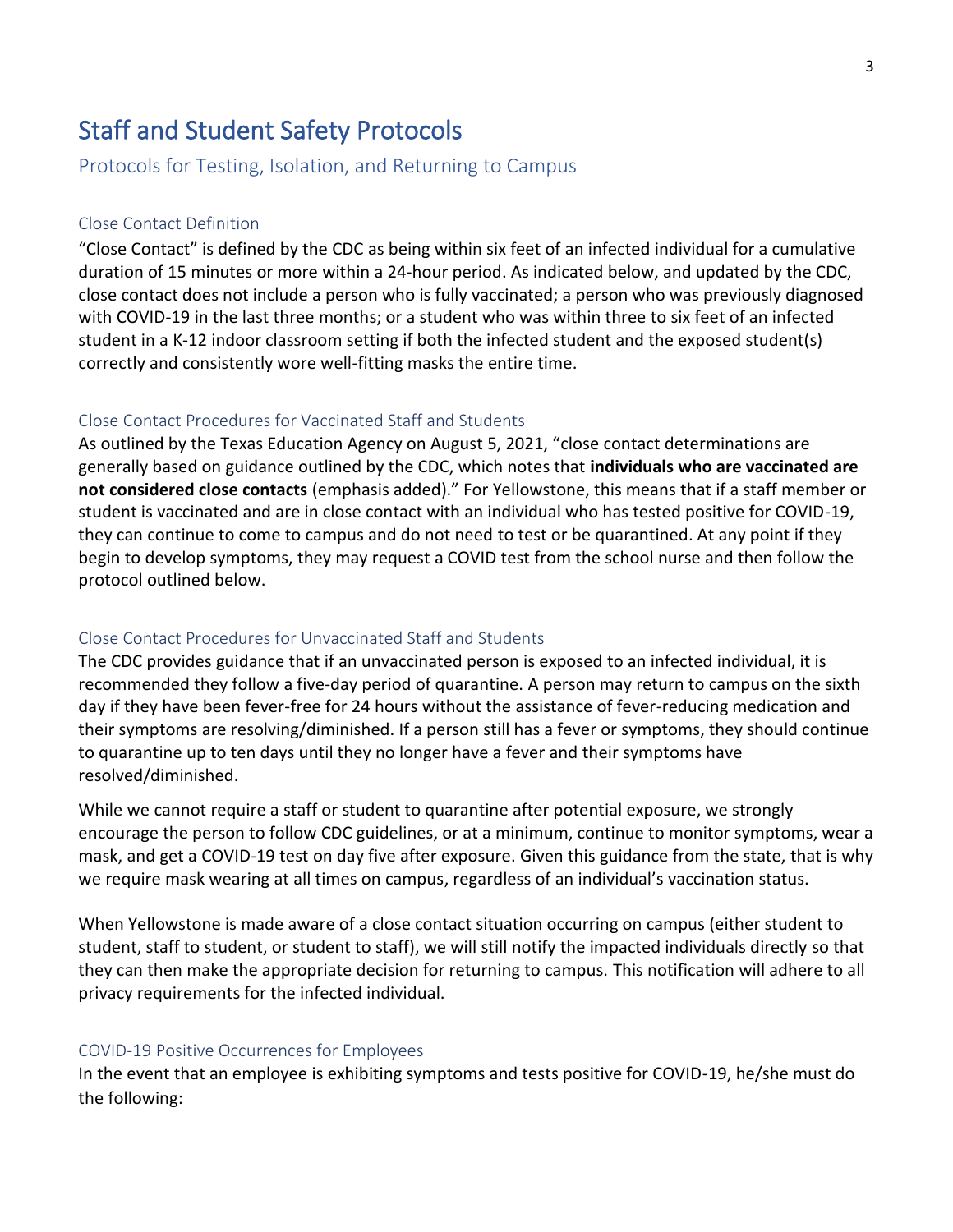- First, the employee needs to immediately notify our Director of HR, Mrs. Jasmen Denton. Mrs. Denton will then communicate this information to the employee's direct supervisor to ensure proper coverage can be put in place for the required quarantine period. Staff must follow this policy. By not contacting Mrs. Denton first, we cannot take the necessary steps for ensuring class coverage and following the rest of our protocol.
- Second, the employee will be required to quarantine for five calendar days and may return to work on the sixth/next school day if they have been fever-free for at least 24 hours without the use of fever-reducing medication. If after five days they are still exhibiting symptoms, they should contact Mrs. Denton again to discuss help with additional, medically necessary leave.
- Regardless of whether the staff member is exhibiting symptoms or is asymptomatic, once they have a positive COVID-19 test, they must remain off campus for five calendar days before returning to work.

It should also be noted (as outlined in the staff handbook) that if an employee is sick with *any* communicable disease (whether vaccinated or unvaccinated) that may pose a direct threat of infection to staff and students, they should stay home and return to campus, only after being fever-free for 24 hours without the use of fever-reducing medication. After the employee has been absent from work for three days, they will be required to provide a doctor's note, advising when they are fit to return to duty.

#### COVID-19 Positive Occurrences for Students

In the event that a student is exhibiting symptoms and tests positive for COVID-19, he/she must do the following:

- First, the parent needs to immediately notify our School Nurse, Ms. Kay Walker, at 713-741-8000 or [kwalker@yellowstoneschools.org](mailto:kwalker@yellowstoneschools.org) so that we can communicate this information to the student's teacher and follow the rest of our protocol.
- Second, the student will be required to quarantine for five calendar days and may return to campus on the sixth/next school day if they have been fever-free for at least 24 hours without the use of fever-reducing medication and their symptoms are resolved or significantly diminished.
- Siblings of students who test positive must also quarantine for five calendar days. They will be allowed to return on the sixth day if they have been fever-free for at least 24 hours without the use of fever-reducing medication, their symptoms are resolved/significantly diminished, AND they receive a negative COVID test administered by our school clinic.
- Given the evolving nature of this pandemic and the ongoing guidance we are receiving from state authorities, in rare circumstances, after a student has tested positive or there has been exposure on campus, students in  $6<sup>th</sup>$  through  $8<sup>th</sup>$  grade may have access to remote conferencing during their quarantine period. For all grade levels, it will be imperative for the parent/guardian to stay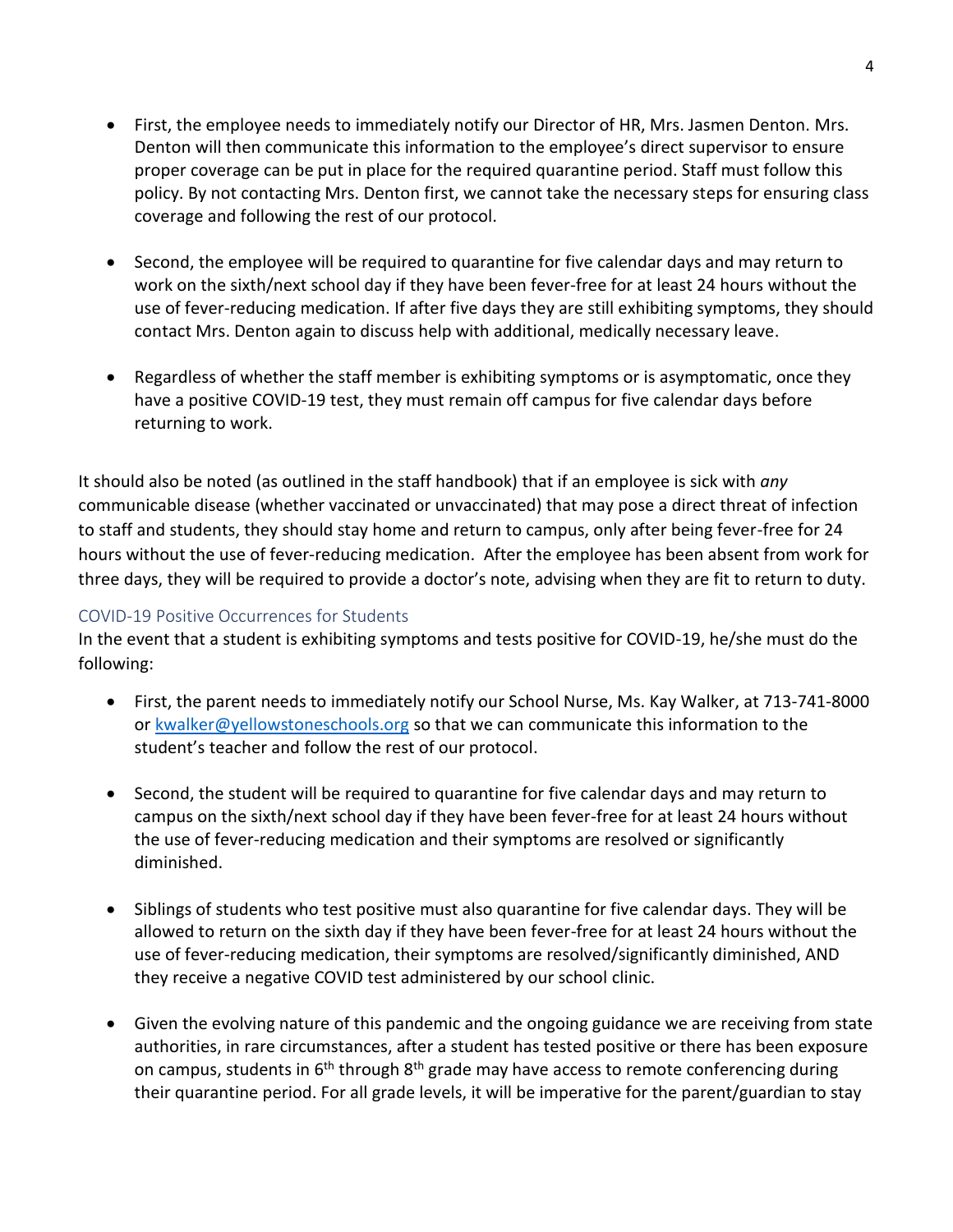in close contact with their child's teacher to make sure they are receiving any missing work and support for related activities while they are in quarantine.

# Protocols for Campus Cleaning and Disinfecting

### General

We will follow the Centers for Disease Control and Prevention guidelines regarding the cleaning, sanitation, and disinfection of our facility. We will provide enough hand soap, paper towels, tissues, hand sanitizer and disinfectant to accommodate frequent cleaning of high-touch areas. We know that frequent disinfection and hand sanitization will ensure the health and wellness of students and staff.

### Daily Campus Cleaning

- Each classroom and restroom will be disinfected daily.
- All high-touch areas such as restrooms, main offices, and staff sign-in/sign-out areas will be cleaned and sanitized as needed.
- Staff will have access to disinfectant wipes to sanitize high-touch and working surfaces regularly.

### Hand Washing/Sanitizing Expectations

- Alcohol-based hand sanitizer stations will be available in the gym, cafeteria, and in the hallway areas throughout our campus.
- Hand sanitizer will be provided upon entry to building, in classrooms and periodic teacher reminders during instructional day.

## Extracurricular Programming

Extracurricular activities will follow the same safety practices employed on school campuses during the school day. Face coverings will be required to be worn by students, staff, and volunteers during all extracurricular activities.

## Communications

A schoolwide newsletter will be sent out regularly to communicate with Yellowstone families. In addition, families will receive weekly direct communication from their child's teacher.

# Protocols for Campus Visitors

#### General

We will closely monitor trends in Harris County and from time to time may be required to operate a closed campus and/or limit external visitors. We will ask visitors to sign in so that we can keep a log in the unlikely event of having to follow contact-tracing protocols. We will also require mask wearing by all visitors (regardless of their vaccination status), we will adhere to social distancing guidelines, and we will encourage limited exposure with students and staff. Any exceptions to this guidance requires advance approval by the Executive Director/Superintendent or his designee.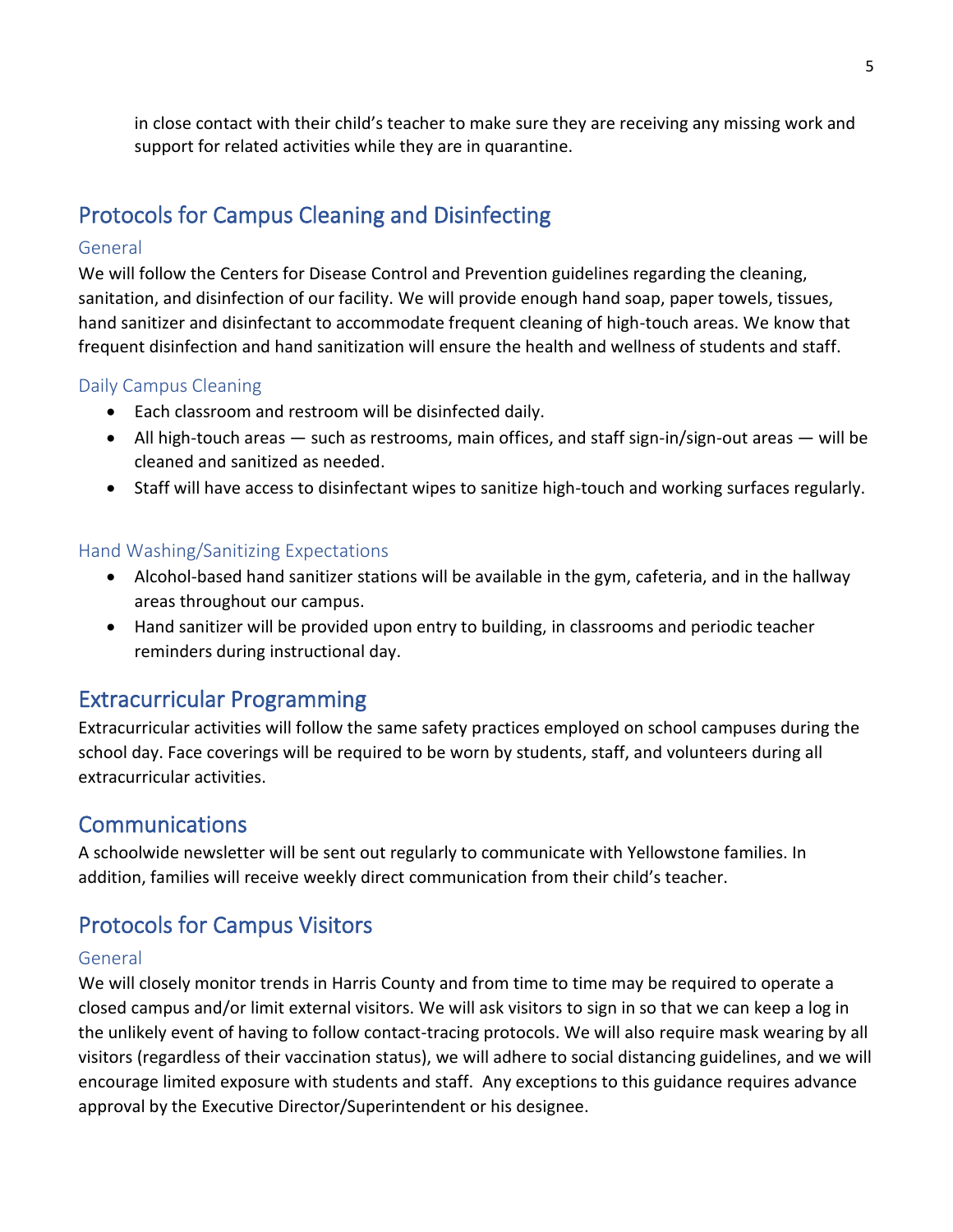## General FAQs

#### • **What is the plan for the 2020-2021 school year?**

All students will begin the 2020-2021 school year on August 23 in person, on campus.

• **What if I don't feel comfortable sending my child to school? Can I keep them at home and use online learning with YELLOWSTONE?**

No. As directed by the State of Texas, all learning this year will take place on campus. There is not a home-learning option.

• **What do I do if my child becomes ill/sick or has been exposed to COVID-19 after school hours?**

If your child is experiencing COVID-19 symptoms or there has been a possible exposure, we encourage you to contact the School Nurse, Ms. Kay Walker, at 713-741-8000 o[r kwalker@yellowstoneschools.org](mailto:kwalker@yellowstoneschools.org) to schedule your free COVID-19 test for the next school day. Do not just drop your child off at school. We ask that you stay with them until the test results are known (the test results are available in about 15 minutes). If at that time, your child is still negative and does not have a fever or exhibiting other symptoms, you can choose to keep them in school. If their symptoms persist, if they still have a fever, or if the test is positive, you will need to take your student home and follow the protocol given to you by the School Nurse.

• **What do I do if my child usually carpools, uses the Yellowstone buses, or uses public transit to go to and from school?**

You are fine to continue this practice. For any student utilizing a Yellowstone bus, they must wear a mask at all times. We also recommend that your student wear a mask at all times during their ride to and from school if they are carpooling or using public transit.

• **What measures is Yellowstone taking to protect students and faculty members?**

As outlined in this guide, we are continuing to encourage social distancing, frequent handwashing, and daily sanitization on campus. We will also be closely monitoring activities where larger groups of students may gather together in the hallway, cafeteria, or other spaces. We will no longer require temperature checks or the daily health screening before entering the building. As a point of reference, last year our temperature checks only yielded one case where a student may have ended up with a positive COVID test. We know that the best way to prevent the spread of this virus is for staff to monitor their health every day and for parents to monitor the health of their students on a daily basis.

#### • **Are students and faculty required to wear masks and/or face coverings at school?**

Until further notice, mask wearing is required for all individuals at all times when on the Yellowstone campus. Masks are not required when you are eating/drinking or when you are outside. Masks are also required in order to use our transportation services.

#### • **What happens if Texas state or local government order requires the school to close?**

We will comply with all state and local government orders. If we are required to shut down, we will communicate our plans for any kind of remote instruction that would take place and our timeline for re-opening.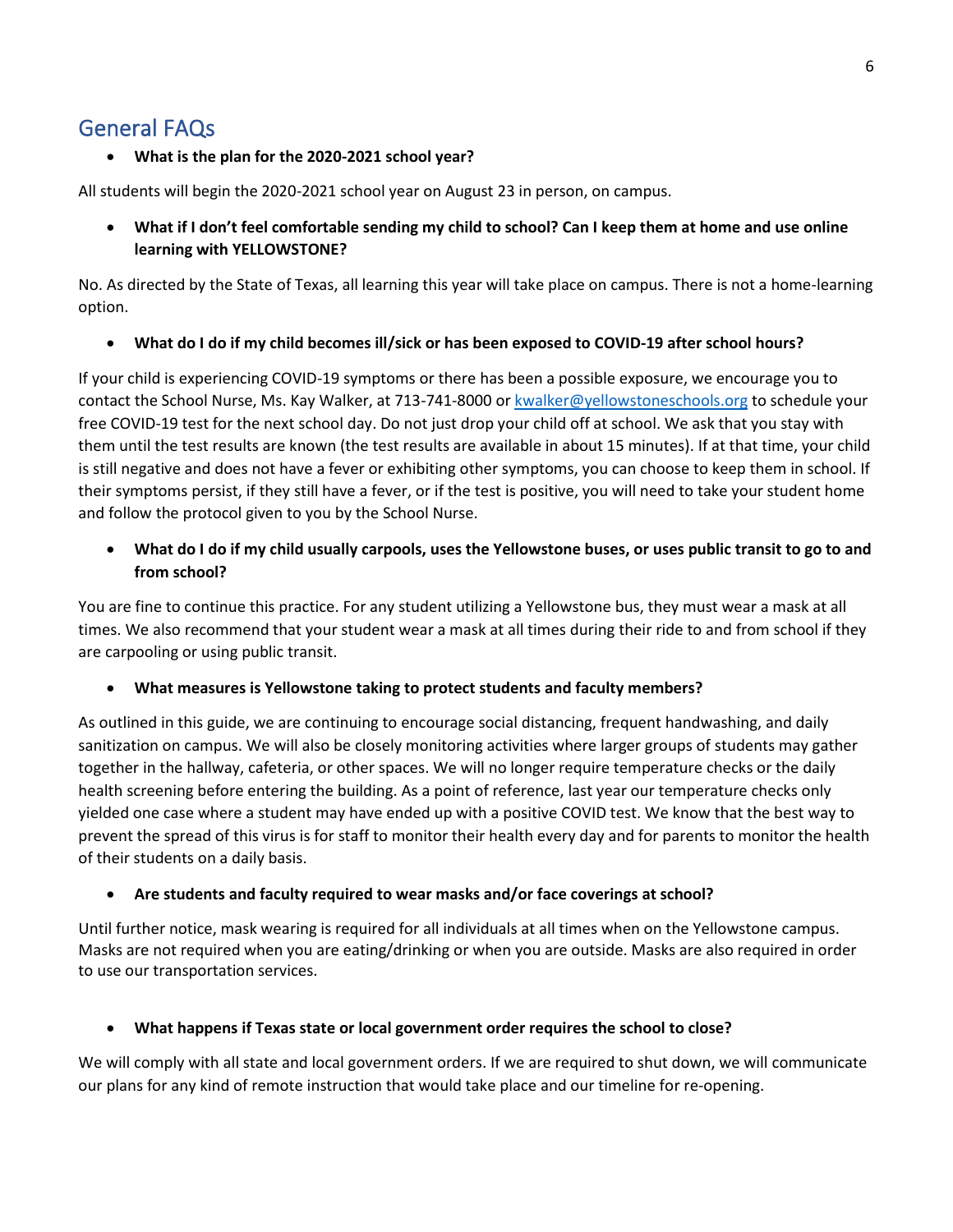#### • **What happens if I don't feel safe sending my child to school because of COVID-19?**

We understand the challenging environment we are in, and we are sensitive to potential COVID-19 impact. However, to continue your enrollment at Yellowstone, unless your child is notified by the school of a potential exposure or tests positive for COVID-19, or is exhibiting other symptoms/feeling ill, we expect them to be on campus every day.

#### • **How often will the school be sanitized?**

We will follow the Centers for Disease Control and Prevention guidelines regarding the cleaning, sanitation, and disinfection of our facility. We will provide enough hand soap, paper towels, tissues, hand sanitizer and disinfectant to accommodate frequent cleaning of high-touch areas.

#### • **Will students be provided meals at school?**

Yes, students will still be provided with breakfast and lunch every day.

#### • **What happens if my child's teacher or a fellow classmate tests positive for COVID-19?**

In the event that a student or an on-campus employee is confirmed positive for COVID-19, we will notify anyone who has been in direct exposure with that individual (while preserving all required confidentiality procedures). Any member of the Yellowstone community who is confirmed positive for COVID-19 will need to isolate at home for 5 calendar days and follow all other guidelines outlined in this document before returning to campus.

#### • **Whom do I call with questions or concerns?**

Please contact our front office with your questions and we will direct you to the appropriate contact to answer your question. You can reach our front office during normal business hours at 713-741-8000.